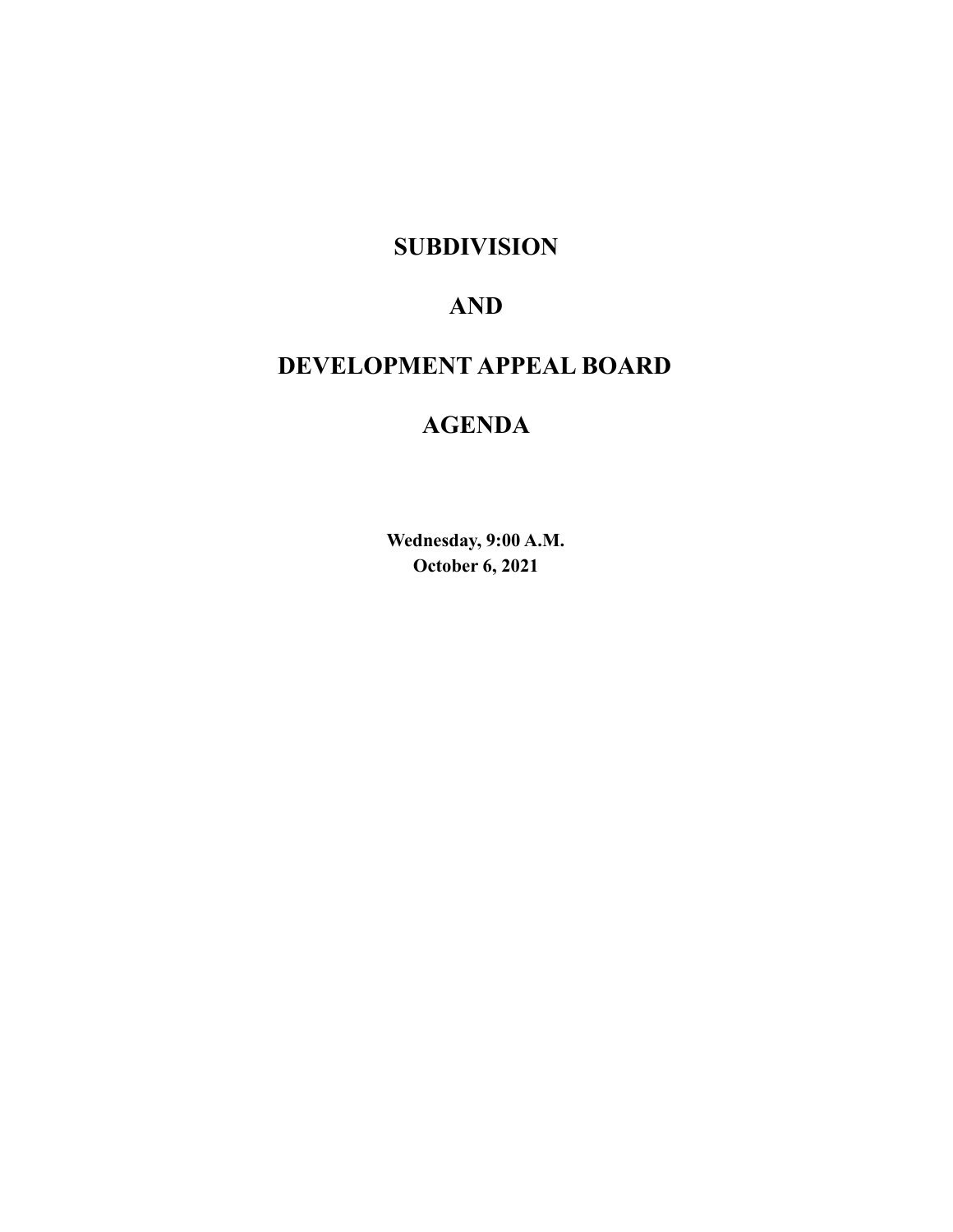| $\mathbf{I}$ | $9.00 \text{ A} \text{ M}$ | $SDAB-D-21-167$         |                                                                                                                                                                  |
|--------------|----------------------------|-------------------------|------------------------------------------------------------------------------------------------------------------------------------------------------------------|
|              |                            |                         | Operate a Major Home Based Business (Take-out)<br>food, no dine-in, maximum four visits per day by<br>appointment only - CHI CHA RAP), expires<br>August 9, 2026 |
|              |                            |                         | 4612 - 175 Avenue NW<br>Project No.: 397403274-001                                                                                                               |
| H            | 10.30 A M                  | $SDAB-D-21-166$         |                                                                                                                                                                  |
|              |                            | <b>PERMIT CANCELLED</b> | Operate a Major Home Based Business with up to<br>five business related visits per day (HL PARTS)<br>SUPPLY). Expires Aug. 09, 2026                              |
|              |                            |                         | 731 - 107A Street SW<br>Project No.: 399755651-001                                                                                                               |
|              | <b>NOTE:</b>               |                         | Unless otherwise stated, all references to "Section numbers" in this Agenda<br>refer to the authority under the Edmonton Zoning Bylaw 12800.                     |

### **SUBDIVISION AND DEVELOPMENT APPEAL BOARD**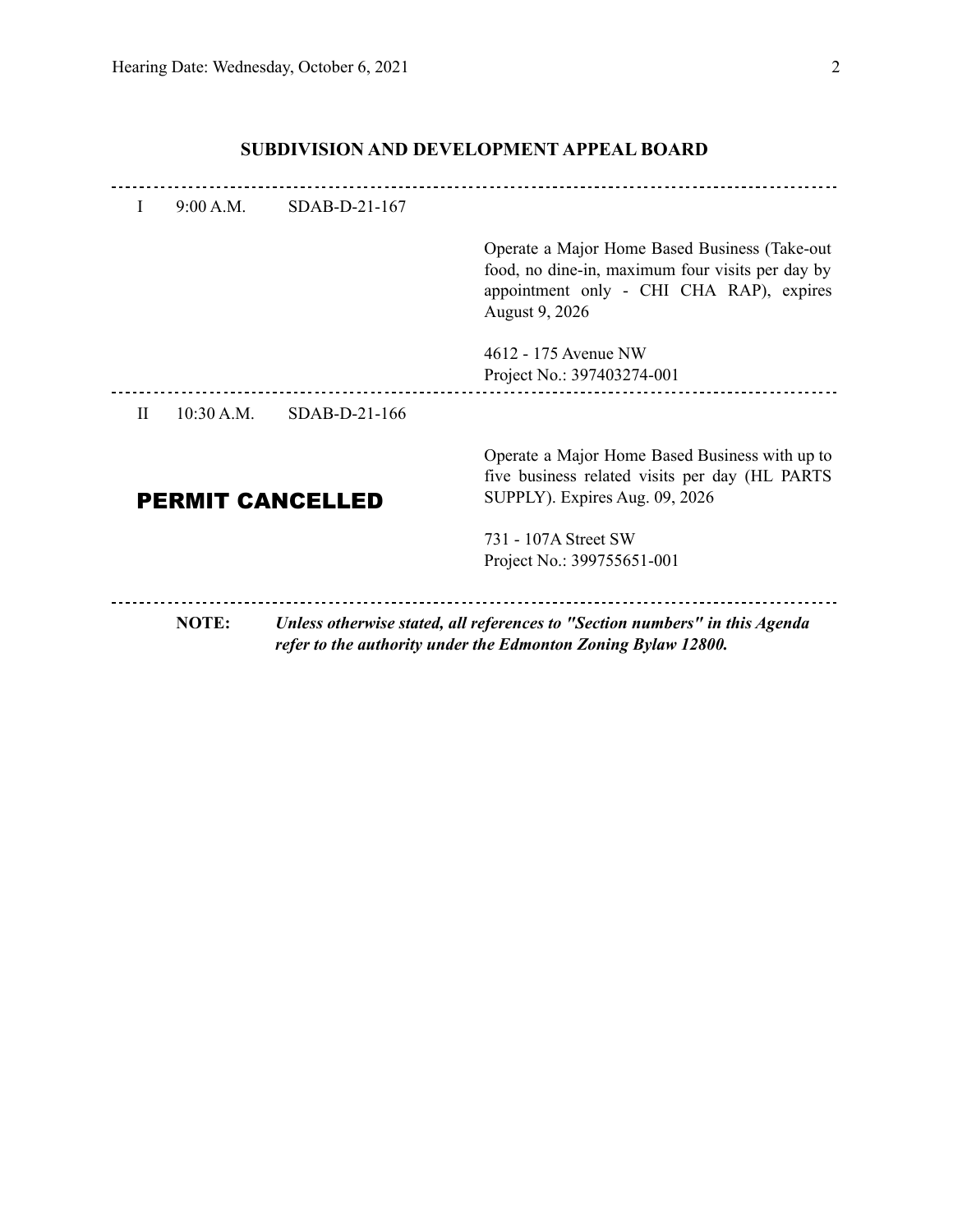| AN APPEAL FROM THE DECISION OF THE DEVELOPMENT OFFICER |                                                                                                                                                              |  |  |  |  |
|--------------------------------------------------------|--------------------------------------------------------------------------------------------------------------------------------------------------------------|--|--|--|--|
| <b>APPELLANT:</b>                                      |                                                                                                                                                              |  |  |  |  |
| <b>APPLICATION NO.:</b>                                | 397403274-001                                                                                                                                                |  |  |  |  |
| <b>APPLICATION TO:</b>                                 | Operate a Major Home Based Business (Take-out food, no<br>dine-in, maximum four visits per day by appointment only<br>- CHI CHA RAP), expires August 9, 2026 |  |  |  |  |
| <b>DECISION OF THE</b><br>DEVELOPMENT AUTHORITY:       | Approved with Conditions                                                                                                                                     |  |  |  |  |
| <b>DECISION DATE:</b>                                  | August 9, 2021                                                                                                                                               |  |  |  |  |
| <b>DATE OF APPEAL:</b>                                 | September 7, 2021                                                                                                                                            |  |  |  |  |
| <b>NOTIFICATION PERIOD:</b>                            | August 17, 2021 through September 7, 2021                                                                                                                    |  |  |  |  |
| <b>RESPONDENT:</b>                                     |                                                                                                                                                              |  |  |  |  |
| MUNICIPAL DESCRIPTION<br>OF SUBJECT PROPERTY:          | 4612 - 175 Avenue NW                                                                                                                                         |  |  |  |  |
| LEGAL DESCRIPTION:                                     | Plan 1823038 Blk 22 Lot 2                                                                                                                                    |  |  |  |  |
| ZONE:                                                  | (RPL) Planned Lot Residential Zone                                                                                                                           |  |  |  |  |
| <b>OVERLAY:</b>                                        | N/A                                                                                                                                                          |  |  |  |  |
| STATUTORY PLAN(S):                                     | Cy Becker Neighbourhood Structure Plan<br>Pilot Sound Area Structure Plan                                                                                    |  |  |  |  |

### *Grounds for Appeal*

The Appellant provided the following reasons for appealing the decision of the Development Authority: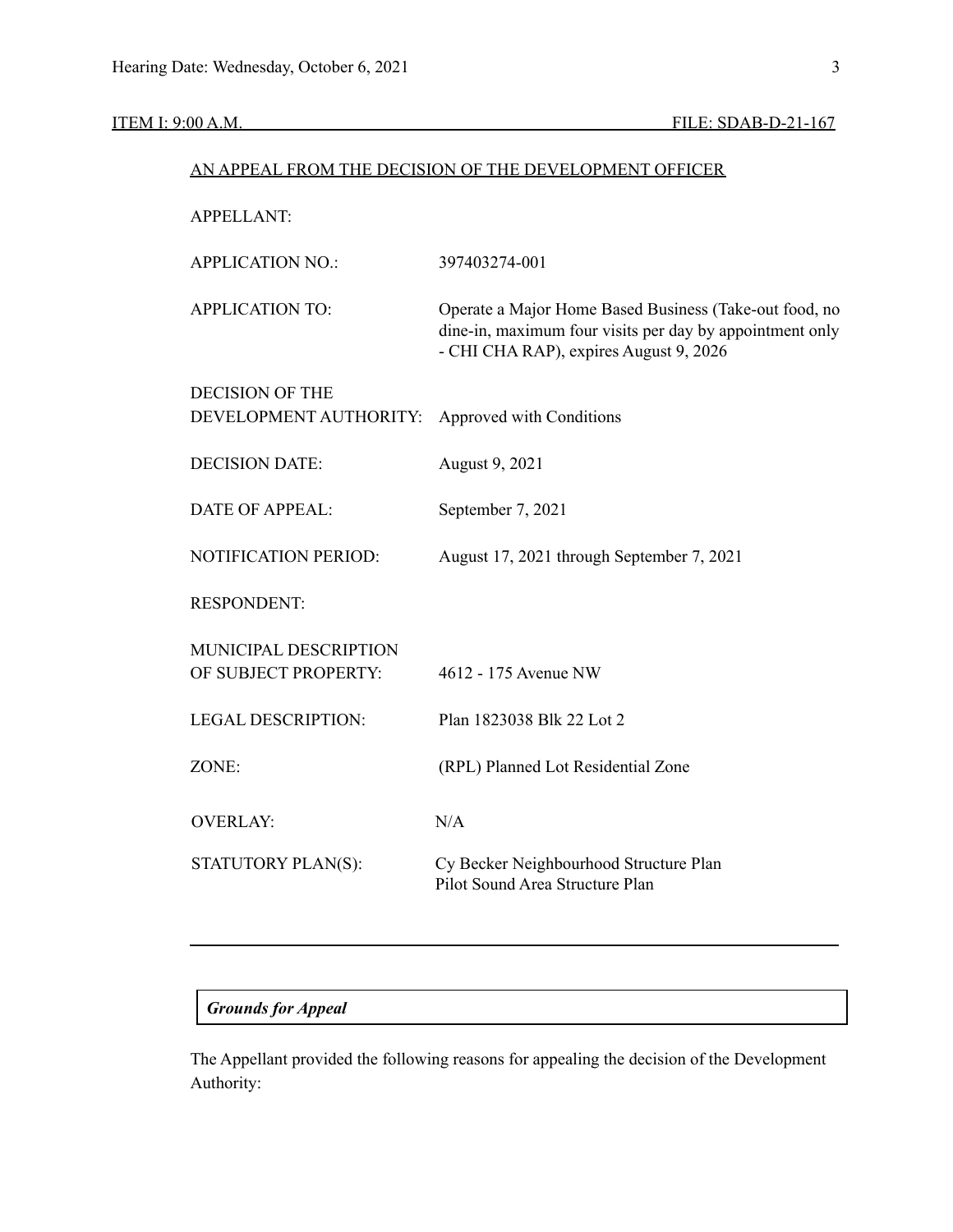I am the owner of the property of 17507 - 46 Street NW. I have written an appeal today for the development permit pertaining to the Major Home Based Business that has been approved for the property of 4612 - 175 AVENUE NW for reasons that I have outlined below.

In the past year and a half that I have owned my property I have had multiple vehicles that were unknown to me use my driveway at their convenience as it is positioned at the corner of the block. This has led to many complications, including the cracking of the driveway, all of which I now must deal with personally to great frustration. With the newly approved development permit, I am afraid that such activities will only increase at my own expense.

I would like to thank all parties who have taken the time and consideration to read my appeal till this point and hope that you all have a wonderful day.

#### *General Matters*

#### **Appeal Information:**

The *Municipal Government Act*, RSA 2000, c M-26 states the following:

#### **Grounds for Appeal**

**685(1)** If a development authority

- (a) fails or refuses to issue a development permit to a person,
- (b) issues a development permit subject to conditions, or
- (c) issues an order under section 645,

the person applying for the permit or affected by the order under section 645 may appeal to the subdivision and development appeal board.

...

**(2)** In addition to an applicant under subsection (1), any person affected by an order, decision or development permit made or issued by a development authority may appeal the decision in accordance with subsection  $(2.1)$ .

#### **Appeals**

**686(1)** A development appeal to a subdivision and development appeal board is commenced by filing a notice of the appeal, containing reasons, with the board,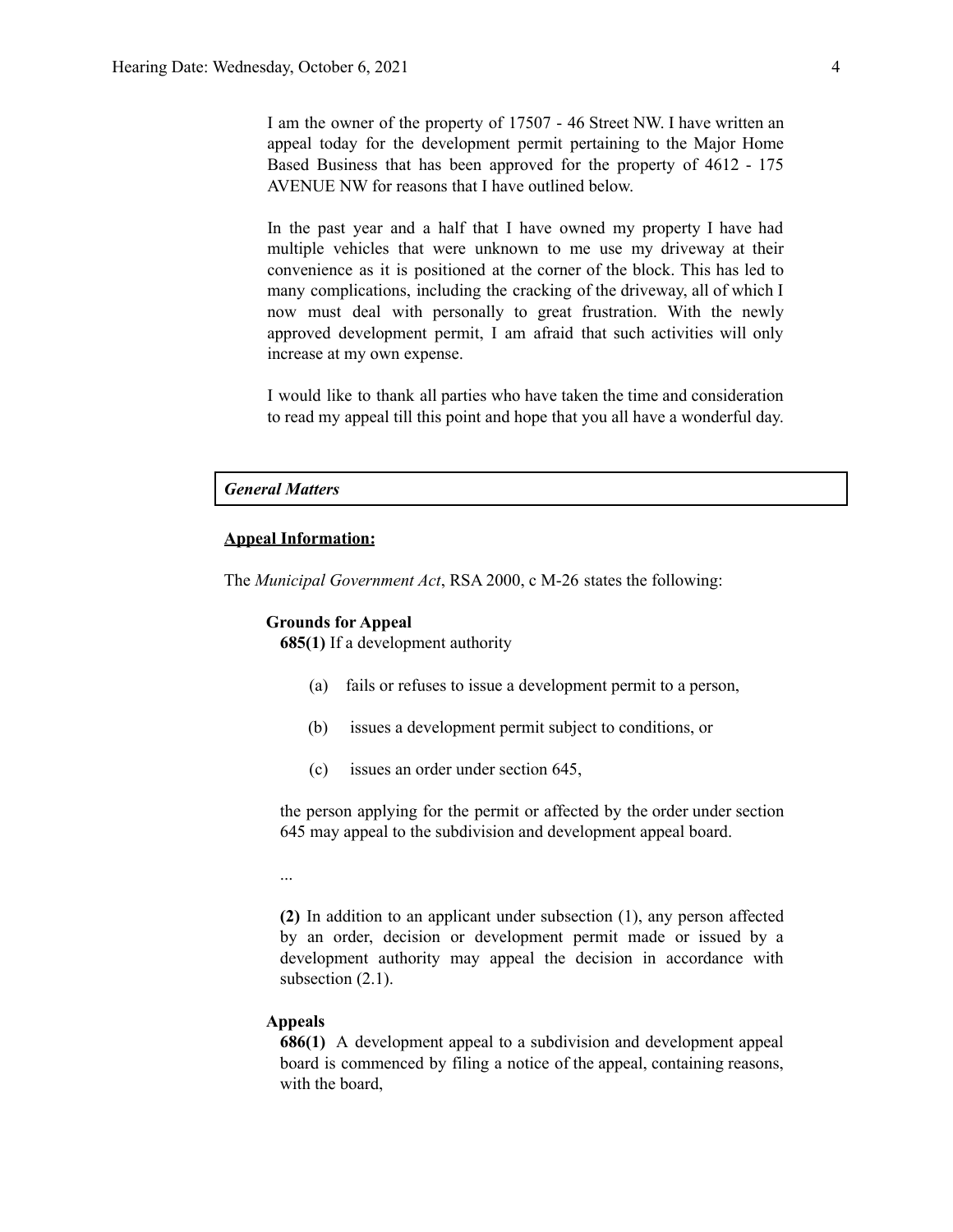- (a) in the case of an appeal made by a person referred to in section 685(1)
	- (i) with respect to an application for a development permit,
		- (A) within 21 days after the date on which the written decision is given under section 642, or
		- (B) if no decision is made with respect to the application within the 40-day period, or within any extension of that period under section 684, within 21 days after the date the period or extension expires,

or

- (ii) with respect to an order under section 645, within 21 days after the date on which the order is made, or
- (b) in the case of an appeal made by a person referred to in section 685(2), within 21 days after the date on which the notice of the issuance of the permit was given in accordance with the land use bylaw.

#### **Hearing and Decision**

**687(3)** In determining an appeal, the board hearing the appeal referred to in subsection (1)

…

- (a.1) must comply with the land use policies;
- (a.2) subject to section 638, must comply with any applicable statutory plans;
- (a.3) subject to clause (a.4) and (d), must comply with any land use bylaw in effect;
- (a.4) must comply with the applicable requirements of the regulations under the *Gaming, Liquor and Cannabis Act* respecting the location of premises described in a cannabis licence and distances between those premises and other premises;
	- …
	- (c) may confirm, revoke or vary the order, decision or development permit or any condition attached to any of them or make or substitute an order, decision or permit of its own;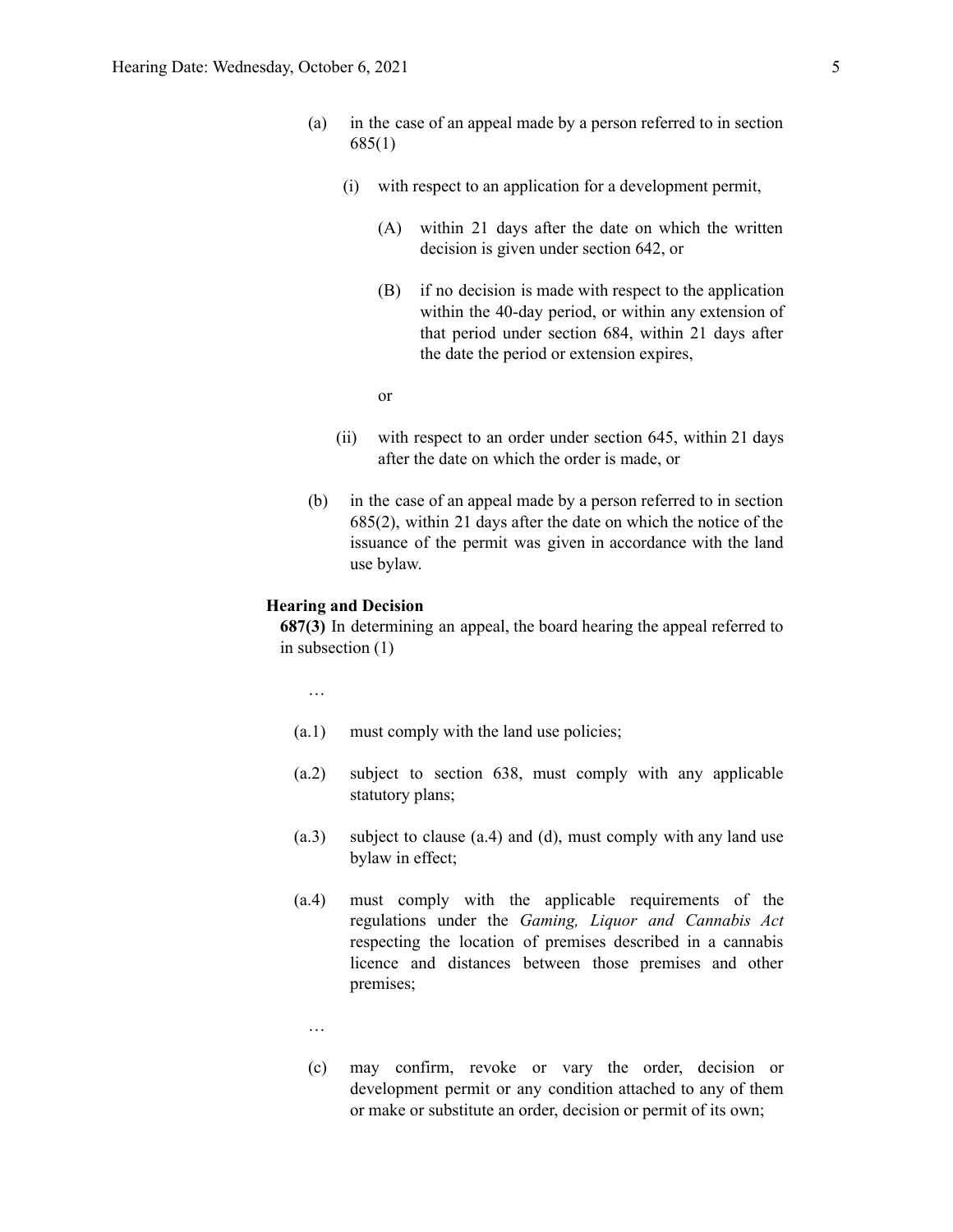- (d) may make an order or decision or issue or confirm the issue of a development permit even though the proposed development does not comply with the land use bylaw if, in its opinion,
	- (i) the proposed development would not
		- (A) unduly interfere with the amenities of the neighbourhood, or
		- (B) materially interfere with or affect the use, enjoyment or value of neighbouring parcels of land,

and

(ii) the proposed development conforms with the use prescribed for that land or building in the land use bylaw.

#### **General Provisions from the** *Edmonton Zoning Bylaw:*

### Under section 130.3(4), a **Major Home Based Business** is a **Discretionary Use** in the **(RPL) Planned Lot Residential Zone.**

Under section 7.3(6), **Major Home Based Business** means:

development consisting of the Use of an approved Dwelling or Accessory building by a resident of that Dwelling for one or more businesses that may generate more than one business associated visit per day. The business Use must be secondary to the Residential Use of the building and shall not change the residential character of the Dwelling or Accessory building. The Dwelling may be used as a workplace by a non-resident. This Use includes Home Based Child Care and Bed and Breakfast Operations but does not include General Retail Sales, Cannabis Retail Sales or Cannabis Production and Distribution.

Section 130.1 states that the **General Purpose** of the **(RPL) Planned Lot Residential Zone** is:

to provide for small lot Single Detached Housing serviced by both a public roadway and a Lane, including Zero Lot Line Development and Reverse Housing forms,that provides the opportunity for the more efficient utilization of land in developing neighbourhoods, while maintaining the privacy and independence afforded by Single Detached Housing forms.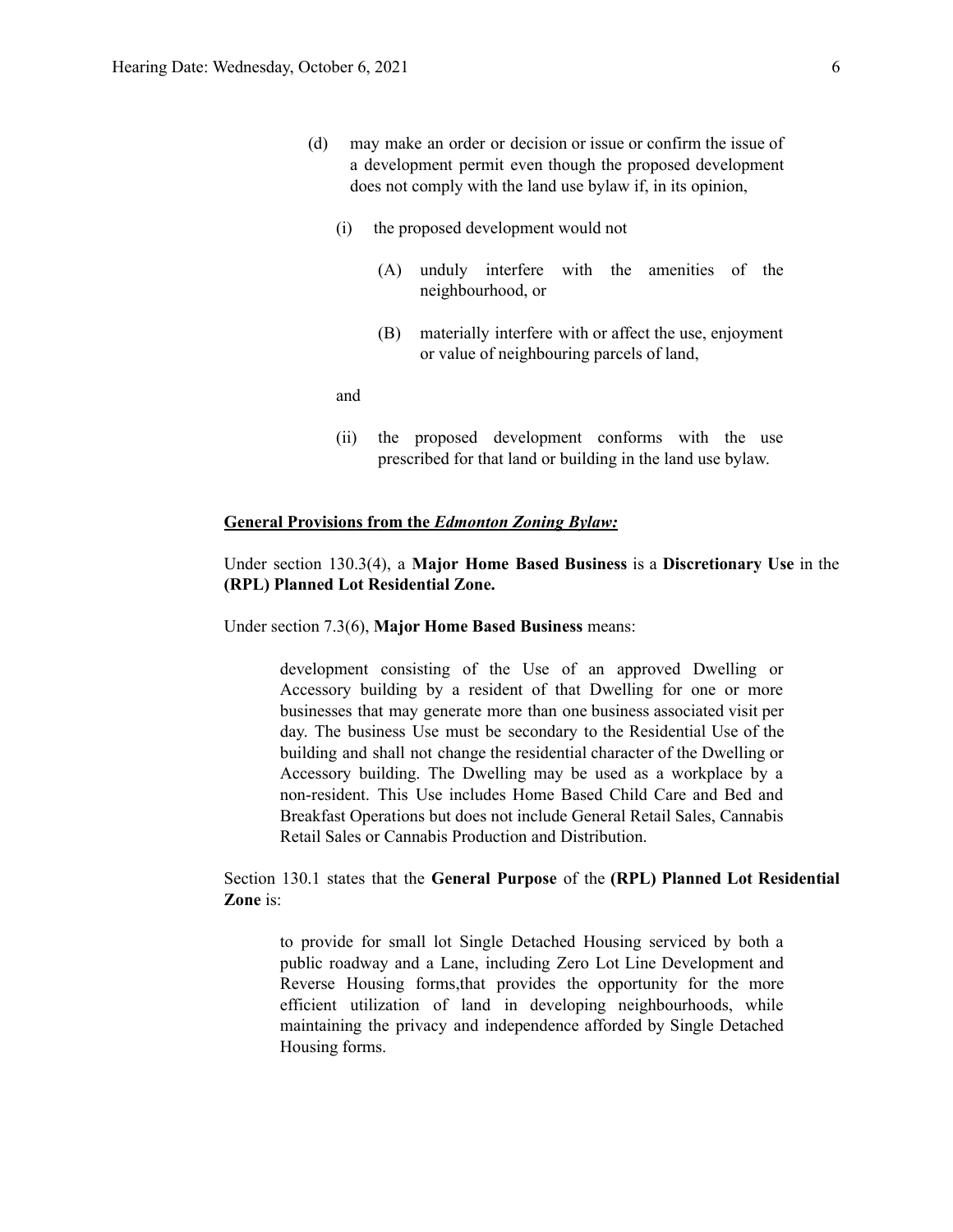#### *Discretionary Use*

#### **Development Officer's Determination**

**You are receiving this notice because a Discretionary Use Development Permit has been issued, pursuant to Section 12.4 and 20.3 of the Edmonton Zoning Bylaw.**

**Note: The proposed business complies with all development regulations in the Edmonton Zoning Bylaw 12800.**

[unedited]

*Major Home Based Business*

Under section 75 a **Major Home Based Business** shall comply with the following regulations:

- 1. there shall be no exterior display or advertisement other than an identification plaque or Sign a maximum of 20 cm x 30.5 cm in size located on the Dwelling;
- 2. there shall be no mechanical or electrical equipment used that creates external noise, or visible and audible interference with home electronics equipment in adjacent Dwellings;
- 3. the Major Home Based Business shall not generate pedestrian or vehicular traffic, or parking, in excess of that which is characteristic of the Zone in which it is located;
- 4. the number of non-resident employees or business partners working on-site shall not exceed two at any one time;
- 5. there shall be no outdoor business activity, or outdoor storage of material or equipment associated with the business. Indoor storage related to the business activity shall be allowed in either the Dwelling or Accessory buildings;
- 6. the Major Home Based Business shall not change the principal character or external appearance of the Dwelling or Accessory buildings;
- 7. a Bed and Breakfast Operation, operating as a Major Home Based Business may have more than two Sleeping Units. Cooking facilities shall not be located within the Sleeping Units;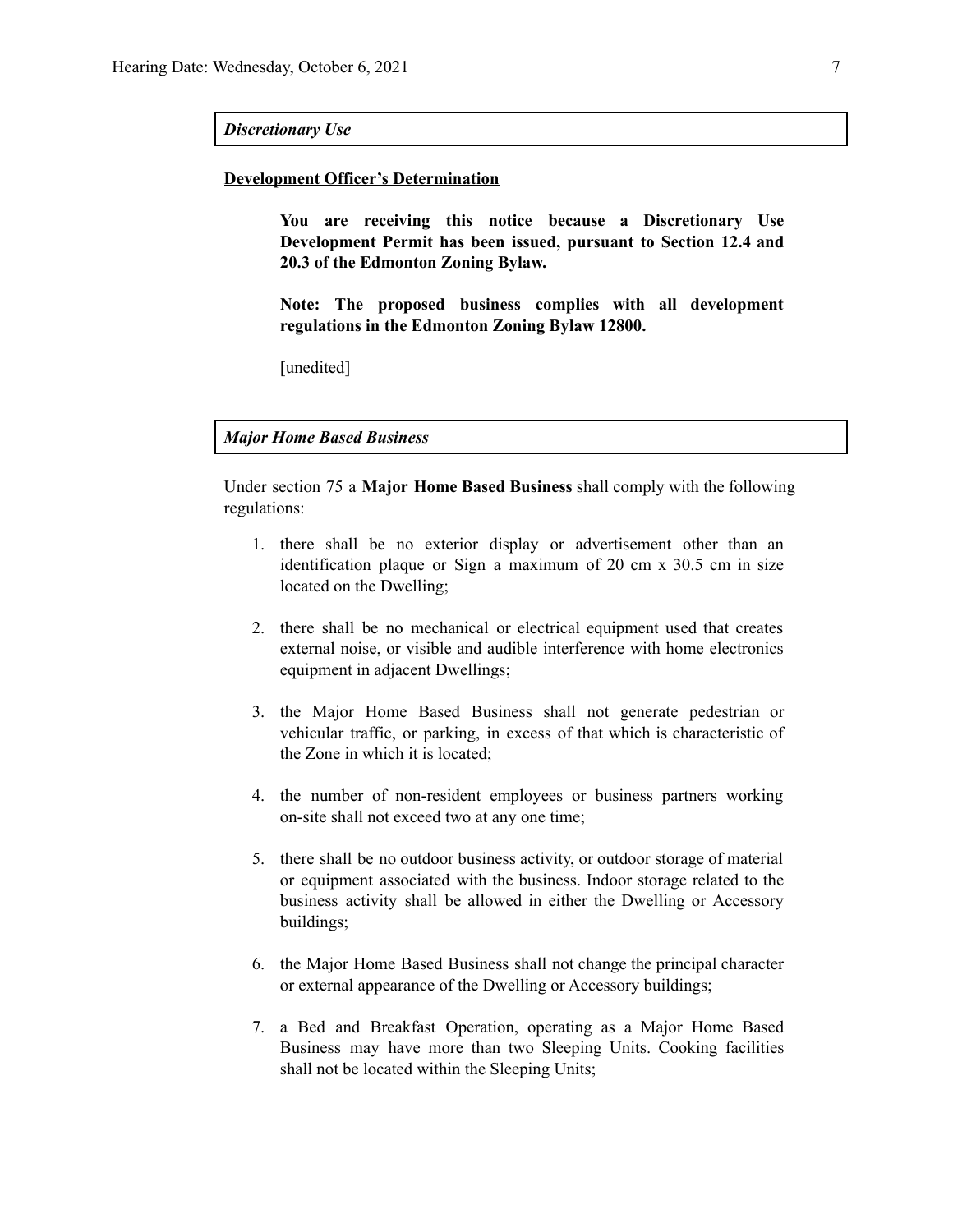- 8. in addition to the information requirements of [subsection](https://webdocs.edmonton.ca/InfraPlan/zoningbylaw/ZoningBylaw/Part1/Administrative/13__Development_Permit_Application.htm) 13.1 of this Bylaw, each application for a Development Permit for the Use Major Home Based Business shall include a description of the business to be undertaken at the premises, an indication of the number of business visits per week, provision for parking, and where any materials or equipment associated with the business use are to be stored; and
- 9. the Major Home Based Business shall not be allowed if, in the opinion of the Development Officer, such Use would be more appropriately located in a Commercial or Industrial Zone having regard for the overall compatibility of the Use with the residential character of the area.

#### Notice to Applicant/Appellant

**\_\_\_\_\_\_\_\_\_\_\_\_\_\_\_\_\_\_\_\_\_\_\_\_\_\_\_\_\_\_\_\_\_\_\_\_\_\_\_\_\_\_\_\_\_\_\_\_\_\_\_\_\_\_\_\_\_\_\_\_\_\_\_\_\_\_\_\_\_\_\_\_\_\_\_**

Provincial legislation requires that the Subdivision and Development Appeal Board issue its official decision in writing within fifteen days of the conclusion of the hearing.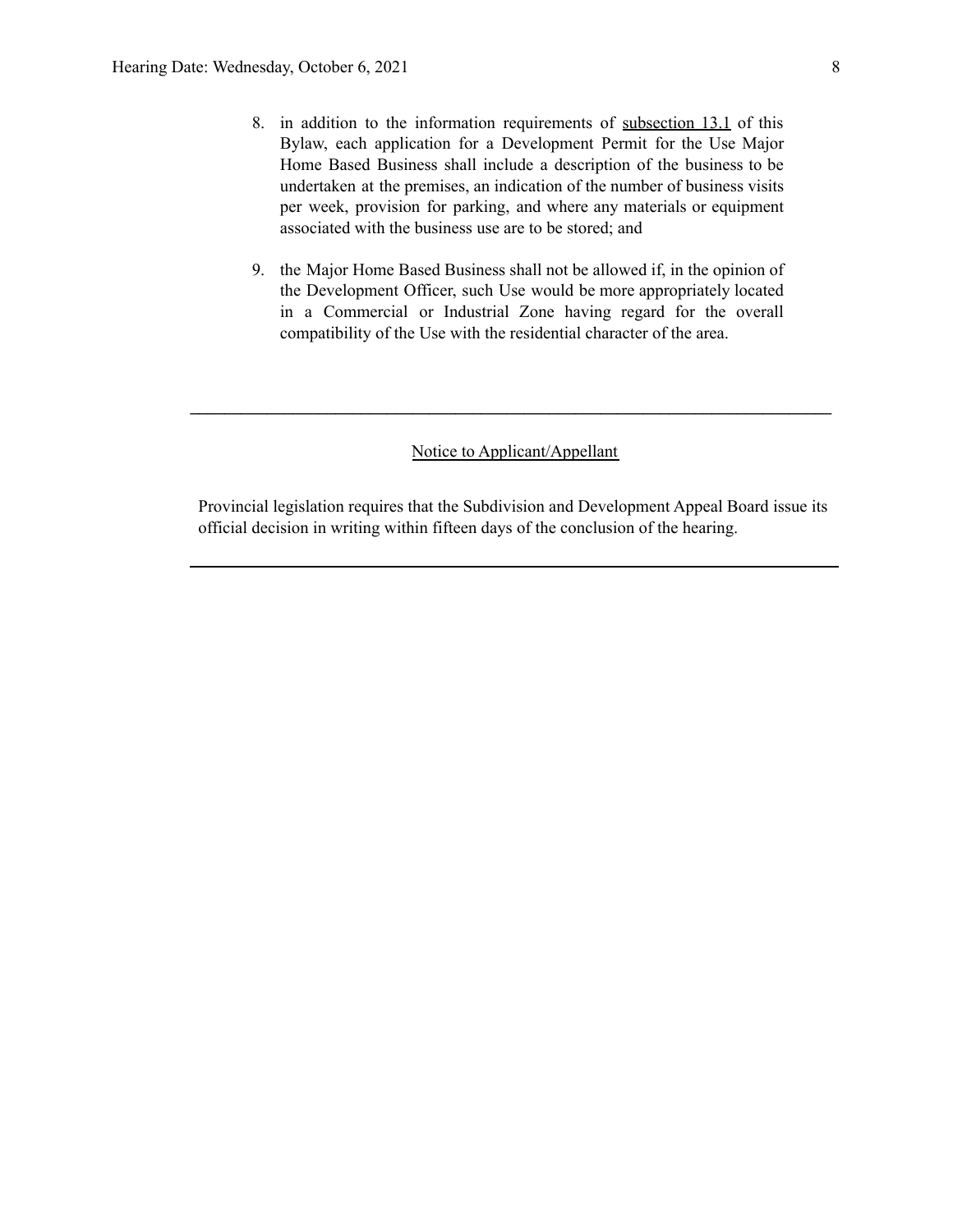| <b>Edmonton</b>                                                                                                                                                                                                                              | Project Number: 397403274-001<br><b>Application Date:</b><br>MAY 26, 2021<br>Printed:<br>August 9, 2021 at 1:26 PM<br>Page:<br>1 of 3         |  |  |  |  |  |  |
|----------------------------------------------------------------------------------------------------------------------------------------------------------------------------------------------------------------------------------------------|-----------------------------------------------------------------------------------------------------------------------------------------------|--|--|--|--|--|--|
|                                                                                                                                                                                                                                              | <b>Home Occupation</b>                                                                                                                        |  |  |  |  |  |  |
| This document is a record of a Development Permit application, and a record of the decision for the undertaking described below, subject to<br>the limitations and conditions of this permit, of the Edmonton Zoning Bylaw 12800 as amended. |                                                                                                                                               |  |  |  |  |  |  |
| <b>Applicant</b>                                                                                                                                                                                                                             | Property Address(es) and Legal Description(s)<br>4612 - 175 AVENUE NW                                                                         |  |  |  |  |  |  |
|                                                                                                                                                                                                                                              | Plan 1823038 Blk 22 Lot 2                                                                                                                     |  |  |  |  |  |  |
| <b>Scope of Permit</b><br>To operate a Major Home Based Business (Take-out food, no dine-in, maximum 4 visits per day by appointment only - CHI CHA<br>RAP), expires August 9, 2026.                                                         |                                                                                                                                               |  |  |  |  |  |  |
| <b>Permit Details</b>                                                                                                                                                                                                                        |                                                                                                                                               |  |  |  |  |  |  |
| # of business related visits/day: 4<br>Administration Office Only?: N                                                                                                                                                                        | # of vehicles at one time:<br>Business has Trailers or Equipment?:                                                                            |  |  |  |  |  |  |
| Class of Permit: Class B                                                                                                                                                                                                                     | Description of Business: Take-out food, no dine-in,<br>maximum 4 visits per day by appointment<br>onlyCommercial kitchen in Fort Saskatchewan |  |  |  |  |  |  |
| Do you live at the property?: Y<br>Outdoor storage on site?:<br><b>Development Permit Decision</b>                                                                                                                                           | Expiry Date: 2026-08-09 00:00:00                                                                                                              |  |  |  |  |  |  |
| Approved<br>Issue Date: Aug 09, 2021 Development Authority: YEUNG, KENNETH                                                                                                                                                                   |                                                                                                                                               |  |  |  |  |  |  |
|                                                                                                                                                                                                                                              |                                                                                                                                               |  |  |  |  |  |  |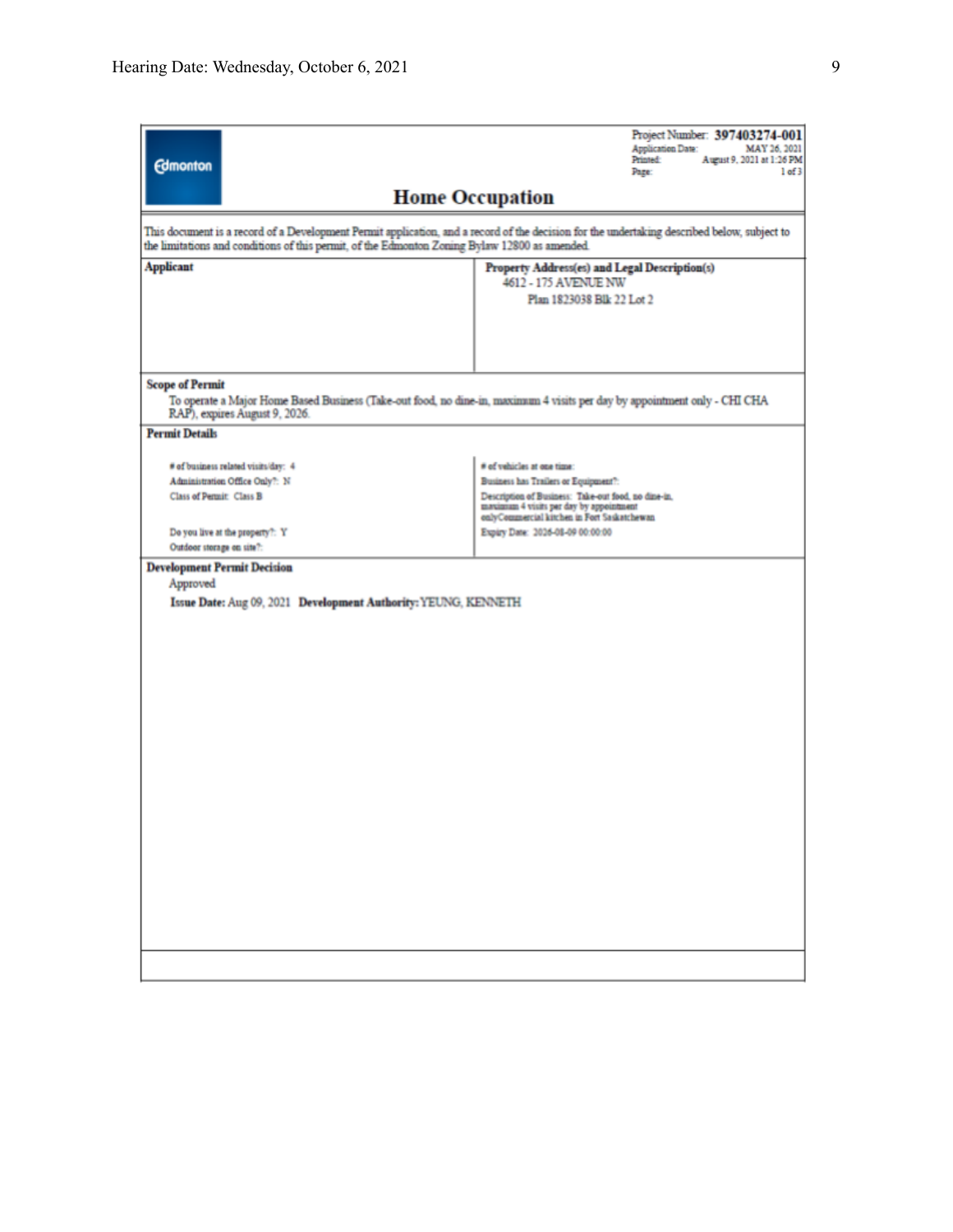| <b>Edmonton</b>                                                                                                                                                                         |                                                                                                                                                                                                                                                                                                                                                                                                                | <b>Application Date:</b><br>Printed:<br>Page: | Project Number: 397403274-001<br>MAY 26, 2021<br>August 9, 2021 at 1:26 PM<br>$2$ of $3$ |  |  |  |
|-----------------------------------------------------------------------------------------------------------------------------------------------------------------------------------------|----------------------------------------------------------------------------------------------------------------------------------------------------------------------------------------------------------------------------------------------------------------------------------------------------------------------------------------------------------------------------------------------------------------|-----------------------------------------------|------------------------------------------------------------------------------------------|--|--|--|
|                                                                                                                                                                                         | <b>Home Occupation</b>                                                                                                                                                                                                                                                                                                                                                                                         |                                               |                                                                                          |  |  |  |
| <b>Subject to the Following Conditions</b><br>Unless otherwise stated, all references to "section numbers" refer to the authority under the Edmonton Zoning Bylaw #12800, as<br>amended |                                                                                                                                                                                                                                                                                                                                                                                                                |                                               |                                                                                          |  |  |  |
|                                                                                                                                                                                         | 1. The business owner must live at the site. The business use must be secondary to the residential use of the building and shall not<br>change the residential character of the Dwelling or Accessory Building (Section 7.3(7)).                                                                                                                                                                               |                                               |                                                                                          |  |  |  |
|                                                                                                                                                                                         | 2. There shall be no exterior display or advertisement other than an identification plaque or sign a maximum of 20 cm (8") x 30.5<br>$cm(12")$ in size located on the dwelling (Section $75.1$ ).                                                                                                                                                                                                              |                                               |                                                                                          |  |  |  |
|                                                                                                                                                                                         | 3. The Major Home Based Business shall not generate pedestrian or vehicular traffic, or parking, in excess of that which is<br>characteristic of the Zone in which it is located (Section 75.3).                                                                                                                                                                                                               |                                               |                                                                                          |  |  |  |
|                                                                                                                                                                                         | 4. If non-resident employees or business partners are working on-site, the maximum number shall not exceed the number applied<br>for with this application.                                                                                                                                                                                                                                                    |                                               |                                                                                          |  |  |  |
|                                                                                                                                                                                         | 5. If there are visits associated with the business the number shall not exceed the number applied for with this application.                                                                                                                                                                                                                                                                                  |                                               |                                                                                          |  |  |  |
|                                                                                                                                                                                         | 6. Clients visit must be by-appointment only and appointments shall not overlap.                                                                                                                                                                                                                                                                                                                               |                                               |                                                                                          |  |  |  |
| $75.5$ ).                                                                                                                                                                               | 7. There shall be no outdoor business activities, or outdoor storage of material or equipment associated with the business (Section                                                                                                                                                                                                                                                                            |                                               |                                                                                          |  |  |  |
|                                                                                                                                                                                         | 8. No offensive noise, odour, vibration, smoke, litter, heat or other objectionable effect shall be produced.                                                                                                                                                                                                                                                                                                  |                                               |                                                                                          |  |  |  |
|                                                                                                                                                                                         | 9. The business use must maintain the privacy and enjoyment of adjacent residences and the characteristic of the neighborhood.                                                                                                                                                                                                                                                                                 |                                               |                                                                                          |  |  |  |
|                                                                                                                                                                                         | 10. Interior alterations for the commercial kitchen cannot be used as a Secondary Suite.                                                                                                                                                                                                                                                                                                                       |                                               |                                                                                          |  |  |  |
|                                                                                                                                                                                         | 11. All commercial, industrial and overweight vehicles shall be parked at an approved storage facility. The Development Permit<br>may be revoked if any commercial, industrial and overweight vehicles are parked or stored at the residential site.                                                                                                                                                           |                                               |                                                                                          |  |  |  |
|                                                                                                                                                                                         | 12 One or more enclosed or empty non-enclosed trailer with less than 4600kg gross vehicle weight shall be parked at an approved<br>storage facility, unless a variance has been granted for an enclosed or empty non-enclosed trailer for this Major Home Based<br>Business.                                                                                                                                   |                                               |                                                                                          |  |  |  |
|                                                                                                                                                                                         | 13. All parking for the Dwelling and Home Based Business must be accommodated on site unless a parking variance has been<br>granted for this Major Home Based Business.                                                                                                                                                                                                                                        |                                               |                                                                                          |  |  |  |
|                                                                                                                                                                                         | 14. This Development Permit may be cancelled at any time if the Home Based Business as stated in the Permit Details changes<br>(Section 17.2).                                                                                                                                                                                                                                                                 |                                               |                                                                                          |  |  |  |
|                                                                                                                                                                                         | 15. This approval is for a 5 year period from the date of this decision. A new Development Permit must be obtained to continue to<br>operate the business from this location. This Development Permit expires on August 9, 2026.                                                                                                                                                                               |                                               |                                                                                          |  |  |  |
| Notes:                                                                                                                                                                                  |                                                                                                                                                                                                                                                                                                                                                                                                                |                                               |                                                                                          |  |  |  |
|                                                                                                                                                                                         | 1. An approved Development Permit means that the proposed development has been reviewed against the provisions of this bylaw.<br>It does not remove obligations to conform with other legislation, bylaws or land title instruments such as the Municipal<br>Government Act, the Edmonton Building Permit Bylaw or any caveats, covenants or easements that might be attached to the Site<br>(Section $5.2$ ). |                                               |                                                                                          |  |  |  |
|                                                                                                                                                                                         | 2. This Development Permit is not a Business License.                                                                                                                                                                                                                                                                                                                                                          |                                               |                                                                                          |  |  |  |
|                                                                                                                                                                                         |                                                                                                                                                                                                                                                                                                                                                                                                                |                                               |                                                                                          |  |  |  |
|                                                                                                                                                                                         |                                                                                                                                                                                                                                                                                                                                                                                                                |                                               |                                                                                          |  |  |  |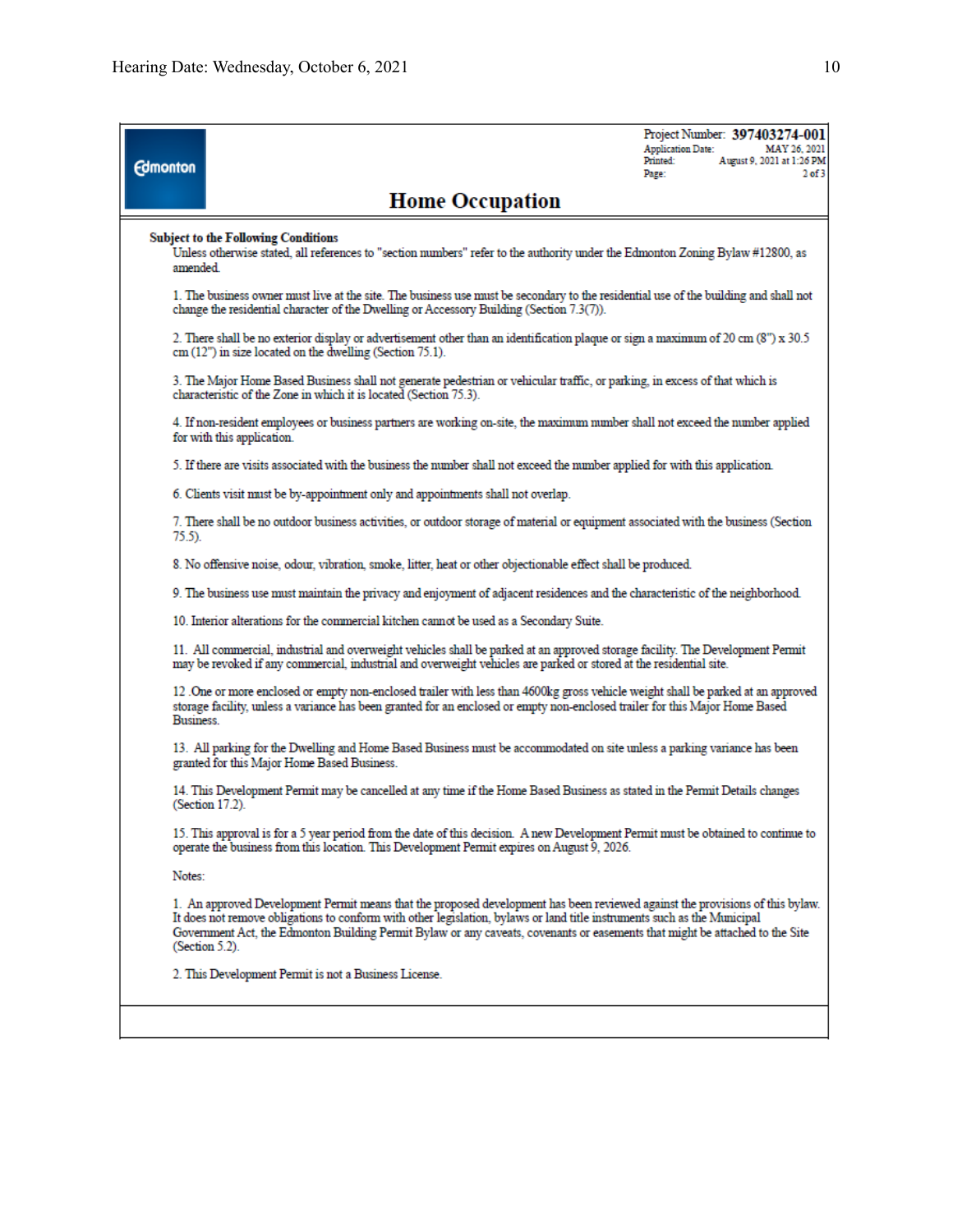| <b>Edmonton</b>                                                                                                                                                                      |                                    |                      |          | Project Number: 397403274-001<br><b>Application Date:</b><br>MAY 26, 2021<br>Printed:<br>August 9, 2021 at 1:26 PM<br>3 of 3<br>Page: |  |  |  |  |  |  |
|--------------------------------------------------------------------------------------------------------------------------------------------------------------------------------------|------------------------------------|----------------------|----------|---------------------------------------------------------------------------------------------------------------------------------------|--|--|--|--|--|--|
| <b>Home Occupation</b>                                                                                                                                                               |                                    |                      |          |                                                                                                                                       |  |  |  |  |  |  |
| 3. Subject to the right of appeal. The permit is not valid until the required Notification Period expires (date noted below in<br>accordance with Section 21.1 and 17.1).            |                                    |                      |          |                                                                                                                                       |  |  |  |  |  |  |
| <b>Variances</b><br>You are receiving this notice because a Discretionary Use Development Permit has been issued, pursuant to Section 12.4 and 20.3<br>of the Edmonton Zoning Bylaw. |                                    |                      |          |                                                                                                                                       |  |  |  |  |  |  |
| Note: The proposed business complies with all development regulations in the Edmonton Zoning Bylaw 12800.                                                                            |                                    |                      |          |                                                                                                                                       |  |  |  |  |  |  |
| <b>Rights of Appeal</b><br>This approval is subject to the right of appeal as outlined in Chapter 24, Section 683 through 689 of the Municipal Government<br>Amendment Act.          |                                    |                      |          |                                                                                                                                       |  |  |  |  |  |  |
|                                                                                                                                                                                      | Notice Period Begins: Aug 17, 2021 | Ends: Sep 07, 2021   |          |                                                                                                                                       |  |  |  |  |  |  |
| Fees                                                                                                                                                                                 | <b>Fee Amount</b>                  | <b>Amount Paid</b>   | Receipt# | <b>Date Paid</b>                                                                                                                      |  |  |  |  |  |  |
| Dev. Application Fee<br><b>Total GST Amount:</b><br><b>Totals for Permit:</b>                                                                                                        | \$327.00<br>\$0.00<br>\$327.00     | \$327.00<br>\$327.00 | 07125928 | Jul 07, 2021                                                                                                                          |  |  |  |  |  |  |
|                                                                                                                                                                                      |                                    |                      |          |                                                                                                                                       |  |  |  |  |  |  |
|                                                                                                                                                                                      |                                    |                      |          |                                                                                                                                       |  |  |  |  |  |  |
|                                                                                                                                                                                      |                                    |                      |          |                                                                                                                                       |  |  |  |  |  |  |
|                                                                                                                                                                                      |                                    |                      |          |                                                                                                                                       |  |  |  |  |  |  |
|                                                                                                                                                                                      |                                    |                      |          |                                                                                                                                       |  |  |  |  |  |  |
|                                                                                                                                                                                      |                                    |                      |          |                                                                                                                                       |  |  |  |  |  |  |
|                                                                                                                                                                                      |                                    |                      |          |                                                                                                                                       |  |  |  |  |  |  |
|                                                                                                                                                                                      |                                    |                      |          |                                                                                                                                       |  |  |  |  |  |  |
|                                                                                                                                                                                      |                                    |                      |          |                                                                                                                                       |  |  |  |  |  |  |
|                                                                                                                                                                                      |                                    |                      |          |                                                                                                                                       |  |  |  |  |  |  |
|                                                                                                                                                                                      |                                    |                      |          |                                                                                                                                       |  |  |  |  |  |  |